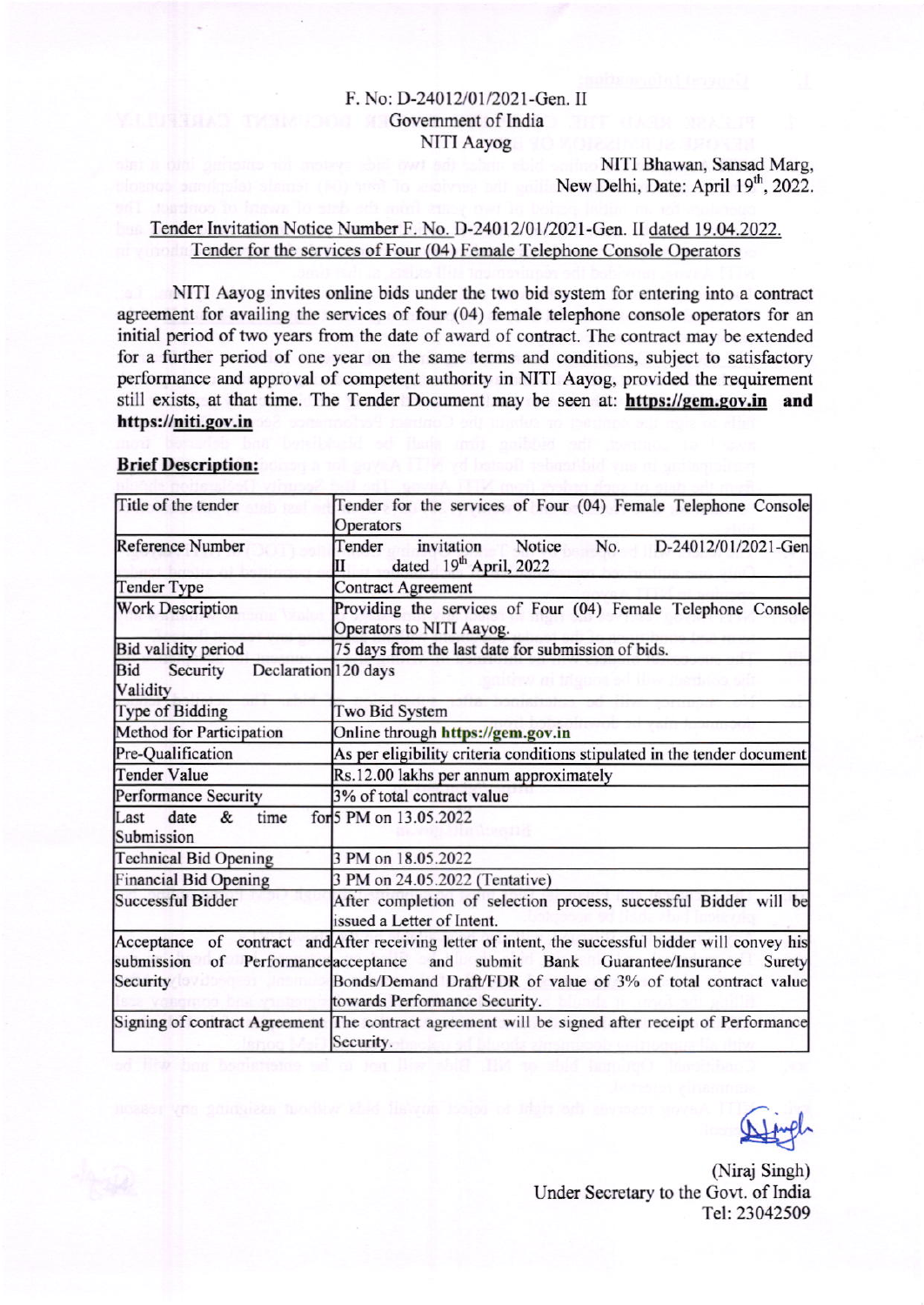# 1. General Information:

### i. PLEASE READ THE COMPLETE TENDER DOCUMENT CAREFULLY BEFORE SUBMISSION OF BID.

- ii. NITI Aayog invites online bids under the two bids system for entering into a rate contract agreement for availing the services of four  $(04)$  female telephone console operators for an initial period of two years from the date of award of contact. The contract may be extended for a further period of one year on the same terms and conditions, subject to satisfactory performance and approval of competent authority in NITI Aayog, provided the requirement still exists, at that time.
- iii. The tender should be submitted online in the prescribed two bid system, i.e., Technical Bid and Financial Bid, as per performa given at **Annexures-I and II** of the tender document, respectively.
- iv. Bid Securitv Declaration: Each bidding firm will have to submit a Bid Security Declaration that it will not withdraw or modify its bid during the bid security period. If a bidding firm withdraws or modifies its bid during the bid security period or if it fails to sign the contract or submit the Contract Performance Security Deposit after award of contract, the bidding firm shall be blacklisted and debaned from participating in any bid/tender floated by NITI Aayog for a period of three (03) years from the date of such orders from NITI Aayog. The Bid Security Declaration should be valid for One Hundred and Twenty (120) days from the last date of submission of bids.
- v. The tender will be opened by the Tender Opening Committee (TOC) of NITI Aayog.
- vi. Only one authorized representative of each bidder will be permifted to attend tender opening in NITI Aayog.
- vii. NITI Aayog reserves the right to reject any time/stage or relax/ amend/ withdraw any term and conditions of the tender document without assigning any reason thereof.
- viii. The successful bidders will be informed in writing and his consent for acceptance for the contract will be sought in writing.
- ix. No enquiries will be entertained after submission of bids. The detailed tender document may be downloaded from:

### https://gem.gov.in https://niti.gov.in or

- xii. The Technical and Financial Bids must be submitted through GeM Portal online. No physical bids sha1l be accepted.
- xiii. Any corrigendum, if issued, will also be available on the above URLs.
- xiv The technical and financial bids should be filled on company letter head, as per format given at **Annexures-I and II** of the tender document, respectively. After filling the form, it should be signed by the authorized signatory and company seal affixed on the technical and financial bids. After that scanned copies of the bids along with all supporting documents should be uploaded on the GeM portal.
- Conditional, Optional bids or NIL Bids will not to be entertained and will be XV. summarily rejected.
- NITI Aayog reserves the right to reject any/all bids without assigning any reason thereof. xv1

**Stingh**